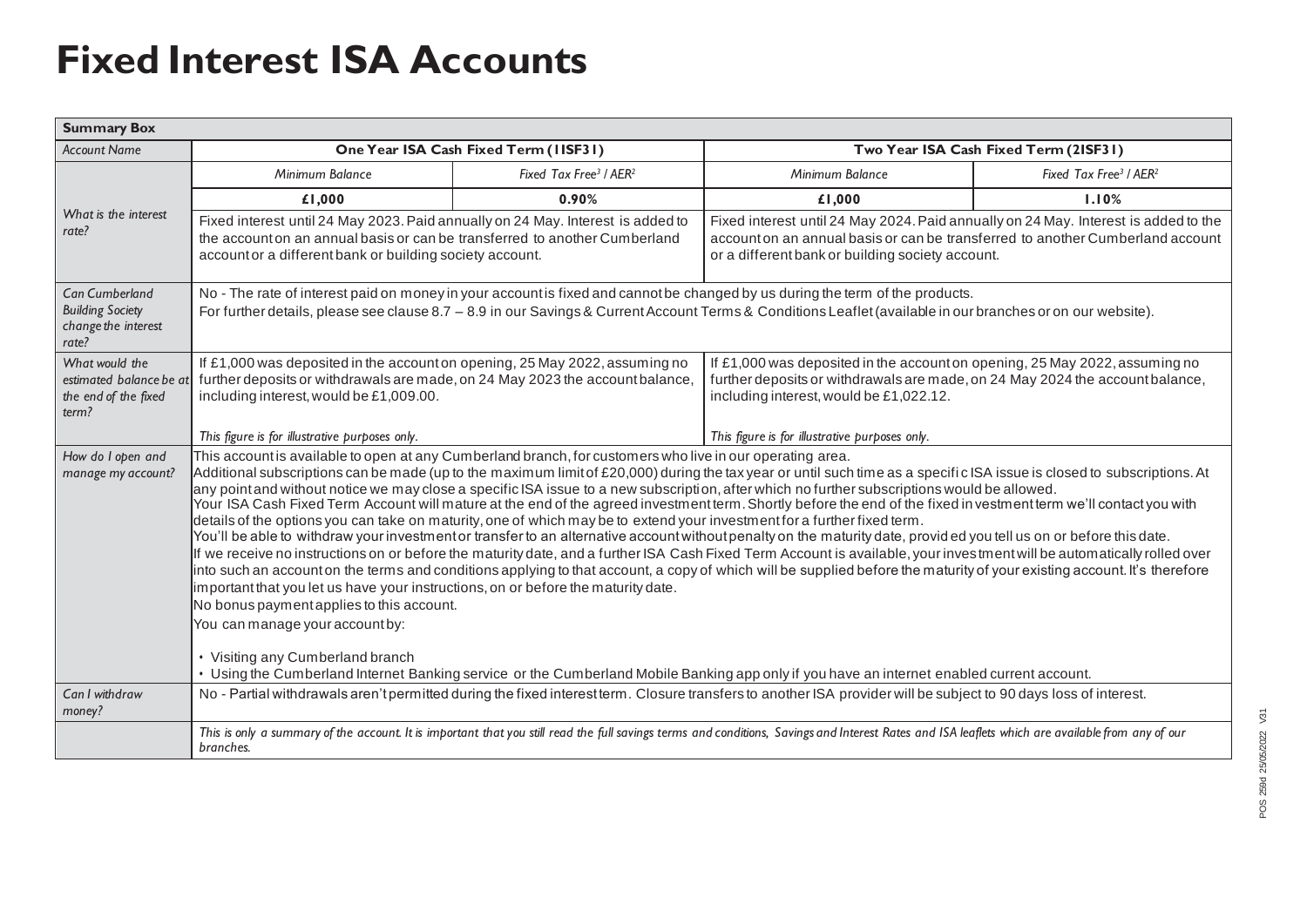## **Fixed Interest ISA Accounts**

All interest rates are correct as at 19 May 2022. All interest rates shown can be withdrawn at the Society's discretion and without prior notice.

- 1.Gross interest is the contractual rate of interest payable (without deduction of tax) and you will be responsible for paying any tax you owe on interest as per your individual personal savings allowance.
- 2.Annual equivalent rate (AER) illustrates what the interest rate would be if interest was paid and added each year.
- 3.Tax Free rate of interest is the rate payable, under current legislation, where interest is exempt from income tax. (Your tax benefits will be lost if your ISA ceases to be tax exempt).
- The accounts shown in this leaflet will only be available for a short period of time, after which no further deposits may be made or new accounts opened. The accounts may be withdrawn by us without notice and may be replaced by similar accounts paying different rates of interest.
- This leaflet should be read in conjunction with the following leaflets which are available from of our branches: Savings Accounts & Interest Rates; ISAs;

### **Savings and Current Account Terms & Conditions**

- Fixed Interest Fixed Term Accounts are investments with interest rates guaranteed to remain fixed for the term of the investment.
- These accounts are not suitable for you if you think that you may need access to your money before the end of the Fixed Interest Fixed Term period.
- Before opening an account we believe it's important to establish your requirements, so that we can be sure we are able to offer the services you require and open the most appropriate account for you.
- To discuss your requirements, simply call at any Cumberland branch where our staff will be pleased to help you. If you are opening a joint account you should both visit the branch. If you are unable to call into a branch to open an account personally, please contact us on 01228 403141.
- We don't accept new accounts from new customers who live outside our branch operating area. Some restrictions may also apply to new accounts available to existing customers who live outside our branch operating area. Existing customers should call 01228 403141 for further information.

Unless you have an account with us already, we are required by law to ask you to provide identification (such as a passport or full UK photocard driving licence) and proof of where you live (such as a recent original paid gas or electricity bill). We may also verify your identity and address by making searches about you at credit reference agencies who supply us

with information, including information from the Electoral Roll. These steps are necessary to help protect against fraud and money laundering. We appreciate some customers may not be able to produce the above items of identification. Additional forms of identification and address verification are required from new customers who are unable to visit a branch. Further details of alternative acceptable identification and proof of address can be obtained from our Customer Service helpline on 01228 403141 or any Cumberland branch.

The accounts referred to in this leaflet are share accounts and are available to people investing on their own behalf or on behalf of another person, or deposit accounts available to firms of solicitors investing in their name on behalf of clients. Only existing share account holders are members of the Society with voting rights. If an account is opened in more than one name, or operated by more than one trustee, only the first named person will be entitled to receive notices and communications from the Society and exercise membership and voting rights (if aged 18 or over). When opening a joint account, you will be asked to choose whose name appears first on the account.

Cheques credited to ISA Cash Fixed Term Accounts will earn interest from the second Society working day following the date of deposit. Society working days exclude Sunday and English Bank Holidays. For example,

a cheque paid in on a Monday will earn interest from the Wednesday. Special arrangements apply to non sterling cheques and cheques drawn on institutions outside the UK. Details are included in the Charges for Account Services leaflet available from any Cumberland branch or from our website.

We are covered by the Financial Ombudsman Service. We have an internal complaints procedure to help resolve any problems you may have

concerning the operation of your account. Further details are available from any Cumberland branch.

Issues of ISA Cash Fixed Term Accounts may be withdrawn by us at any time without prior notice and may be replaced by future issues of ISA Cash Fixed Term Accounts at higher or lower rates than those shown below.

# The Cumberland

Once an issue has been withdrawn no further deposits will be accepted. You may transfer funds from another Cash ISA e.g. an Instant Cash ISA to a ISA Cash Fixed Term Account, provided only one Cash ISA is paid into/ opened during the current tax year

You may already have a ISA Cash Fixed Term Account opened in a previous tax year which has been withdrawn from issue. You can if you wish open another ISA Cash Fixed Term Account as long as this is the only Cash ISA you are paying into during the current tax year which ends 5 April .

Each tax year, which starts on 6 April, you get a new ISA allowance. For the current tax year, the ISA allowance is £20,000.

#### **Can I switch my ISA to The Cumberland?**

Yes. We will normally accept the transfer of a Cash ISA from another ISA provider, subject to ISA regulations.

### NEW AND EXISTING INVESTORS

The Society requires new investors to agree to assign any possible future windfall rights, in the unlikely event of conversion to a bank or a takeover, to a charitable foundation. Full details are set out in the Society's new account application form.